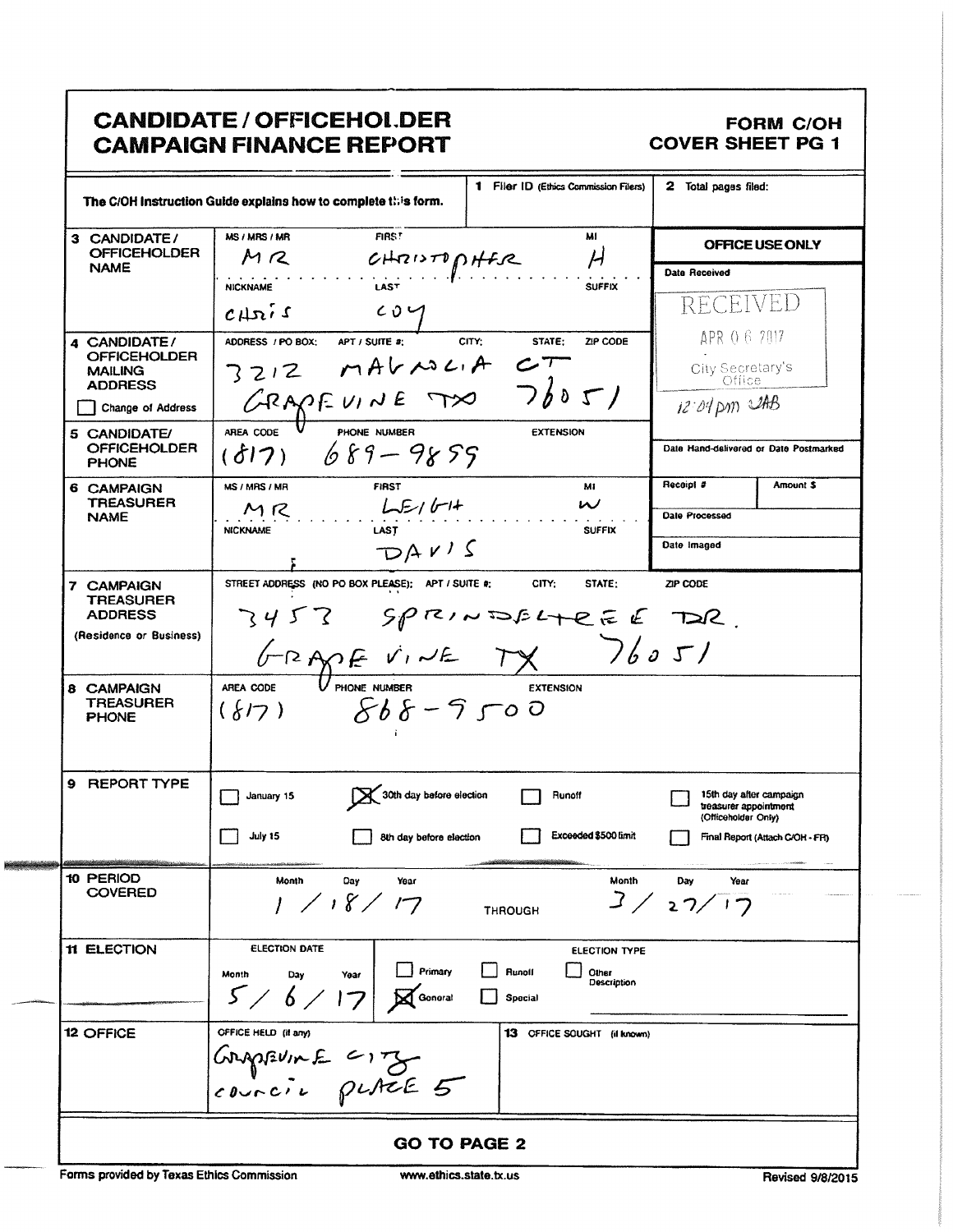|                                                               |                                                                                                    | <b>CANDIDATE / OFFICEHOLDER</b><br><b>CAMPAIGN FINANCE REPORT</b>                                                                                                                                                                                                                                                                                                       | <b>FORM C/OH</b><br><b>COVER SHEET PG 2</b>                                                                                                                  |
|---------------------------------------------------------------|----------------------------------------------------------------------------------------------------|-------------------------------------------------------------------------------------------------------------------------------------------------------------------------------------------------------------------------------------------------------------------------------------------------------------------------------------------------------------------------|--------------------------------------------------------------------------------------------------------------------------------------------------------------|
| <b>C/OH NAME</b><br>14                                        | CHRIS                                                                                              | COy                                                                                                                                                                                                                                                                                                                                                                     | 15 Filer ID (Ethics Commission Filers)                                                                                                                       |
| 16 NOTICE FROM<br><b>POLITICAL</b><br>COMMITTEE(S)            | OF SUCH EXPENDITURES.                                                                              | THIS BOX IS FOR NOTICE OF POLITICAL CONTRIBUTIONS ACCEPTED OR POLITICAL EXPENDITURES MADE BY POLITICAL COMMITTEES TO<br>SUPPORT THE CANDIDATE / OFFICEHOLDER. THESE EXPENDITURES MAY HAVE BEEN MADE WITHOUT THE CANDIDATE'S OR OFFICEHOLDER'S<br>KNOWLEDGE OR CONSENT. CANDIDATES AND OFFICENOLDERS ARE REQUIRED TO REPORT THIS INFORMATION ONLY IF THEY RECEIVE NOTICE |                                                                                                                                                              |
|                                                               | <b>COMMITTEE TYPE</b>                                                                              | <b>COMMITTEE NAME</b>                                                                                                                                                                                                                                                                                                                                                   |                                                                                                                                                              |
|                                                               | <b>GENERAL</b>                                                                                     |                                                                                                                                                                                                                                                                                                                                                                         |                                                                                                                                                              |
|                                                               | SPECIFIC                                                                                           | <b>COMMITTEE ADDRESS</b>                                                                                                                                                                                                                                                                                                                                                |                                                                                                                                                              |
|                                                               |                                                                                                    | <b>COMMITTEE CAMPAIGN TREASURER NAME</b>                                                                                                                                                                                                                                                                                                                                |                                                                                                                                                              |
| <b>Additional Pages</b>                                       |                                                                                                    | <b>COMMITTEE CAMPAIGN TREASURER ADDRESS</b>                                                                                                                                                                                                                                                                                                                             |                                                                                                                                                              |
| <b>17 CONTRIBUTION</b><br><b>TOTALS</b>                       | 1.                                                                                                 | TOTAL POLITICAL CONTRIBUTIONS OF \$50 OR LESS (OTHER THAN<br>PLEDGES, LOANS, OR GUARANTEES OF LOANS), UNLESS ITEMIZED                                                                                                                                                                                                                                                   | \$<br>600                                                                                                                                                    |
|                                                               | 2.                                                                                                 | TOTAL POLITICAL CONTRIBUTIONS<br>(OTHER THAN PLEDGES, LOANS, OR GUARANTEES OF LOANS)                                                                                                                                                                                                                                                                                    | 0 O<br>\$                                                                                                                                                    |
| <b>EXPENDITURE</b><br><b>TOTALS</b>                           | З.<br>TOTAL POLITICAL EXPENDITURES OF \$100 OR LESS.<br><b>UNLESS ITEMIZED</b>                     |                                                                                                                                                                                                                                                                                                                                                                         | \$                                                                                                                                                           |
|                                                               | 4.                                                                                                 | TOTAL POLITICAL EXPENDITURES                                                                                                                                                                                                                                                                                                                                            |                                                                                                                                                              |
| <b>CONTRIBUTION</b><br><b>BALANCE</b>                         | 5.                                                                                                 | TOTAL POLITICAL CONTRIBUTIONS MAINTAINED AS OF THE LAST DAY<br>OF REPORTING PERIOD                                                                                                                                                                                                                                                                                      | o D                                                                                                                                                          |
| <b>OUTSTANDING</b><br><b>LOAN TOTALS</b>                      | 6.                                                                                                 | TOTAL PRINCIPAL AMOUNT OF ALL OUTSTANDING LOANS AS OF THE<br>LAST DAY OF THE REPORTING PERIOD                                                                                                                                                                                                                                                                           | \$                                                                                                                                                           |
| <b>18 AFFIDAVIT</b>                                           |                                                                                                    |                                                                                                                                                                                                                                                                                                                                                                         |                                                                                                                                                              |
|                                                               | TARA A. BROOKS<br>Notary Public, State of Texas<br>Comm. Expires 10-08-2018<br>Notary ID 124357873 | under Jitle 15, Election Code.                                                                                                                                                                                                                                                                                                                                          | I swear, or affirm, under penalty of perjury, that the accompanying report is<br>true and correct and includes all information required to be reported by me |
| AFFIX NOTARY STAMP / SEALABOVE                                |                                                                                                    |                                                                                                                                                                                                                                                                                                                                                                         | Signature/of Candidate or Officeholder                                                                                                                       |
| Sworn to and subscribed before me, by the said<br>day of HOLI | $20^{17}$                                                                                          | Chris<br>to certify which, witness my hand and seal of office.                                                                                                                                                                                                                                                                                                          | _, this the $\phi$ // $\theta$                                                                                                                               |
|                                                               | Tala Brooks                                                                                        | Notaly                                                                                                                                                                                                                                                                                                                                                                  |                                                                                                                                                              |
| Signature of officer administering oath                       |                                                                                                    | Printed name of officer administering oath                                                                                                                                                                                                                                                                                                                              | Title of officer administering oath                                                                                                                          |
| Forms provided by Texas Ethics Commission                     |                                                                                                    | www.ethics.state.tx.us                                                                                                                                                                                                                                                                                                                                                  | Revised 9/8/2015                                                                                                                                             |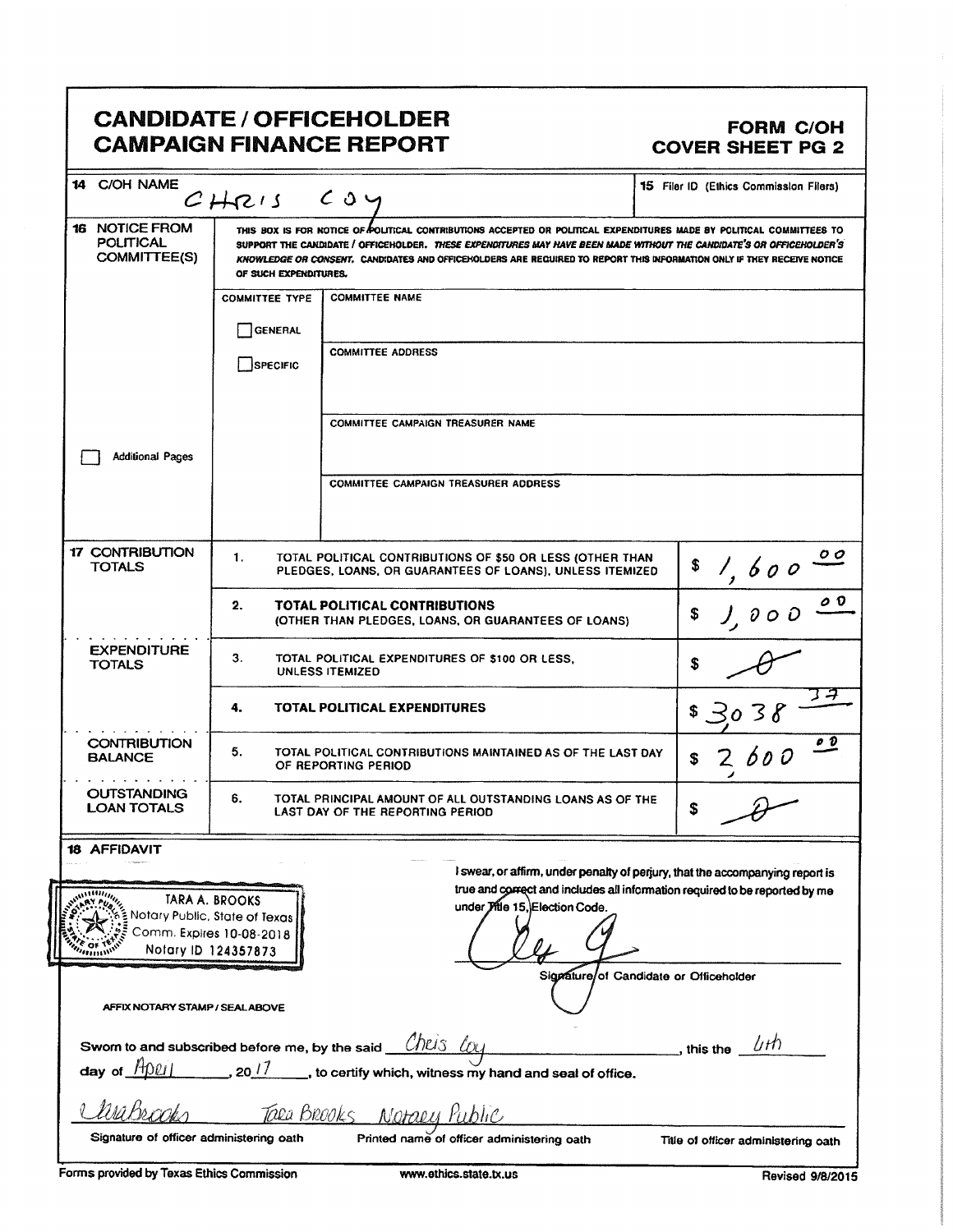# SUBTOTALS - C/OH FORM C/OH

# COVER SHEET PG 3

|     | 19 FILER NAME<br>20 Filer ID (Ethics Commission Filers)<br>$CHRIS$ COY                       |                                  |
|-----|----------------------------------------------------------------------------------------------|----------------------------------|
|     | 21 SCHEDULE SUBTOTALS<br>NAME OF SCHEDULE                                                    | <b>SUBTOTAL</b><br><b>AMOUNT</b> |
| 1.  | SCHEDULE A1: MONETARY POLITICAL CONTRIBUTIONS                                                | $$7000 \frac{00}{000}$           |
| 2.  | SCHEDULE A2: NON-MONETARY (IN-KIND) POLITICAL CONTRIBUTIONS                                  | 19206<br>\$                      |
| З.  | SCHEDULE B: PLEDGED CONTRIBUTIONS                                                            | \$                               |
| 4.  | <b>SCHEDULE E: LOANS</b>                                                                     | S                                |
| 5.  | SCHEDULE F1: POLITICAL EXPENDITURES MADE FROM POLITICAL CONTRIBUTIONS                        | \$                               |
| 6.  | SCHEDULE F2: UNPAID INCURRED OBLIGATIONS                                                     | \$                               |
| 7.  | SCHEDULE F3: PURCHASE OF INVESTMENTS MADE FROM POLITICAL CONTRIBUTIONS                       | \$                               |
| 8.  | SCHEDULE F4: EXPENDITURES MADE BY CREDIT CARD                                                | s                                |
| 9.  | SCHEDULE G: POLITICAL EXPENDITURES MADE FROM PERSONAL FUNDS                                  | \$30382                          |
| 10. | SCHEDULE H: PAYMENT MADE FROM POLITICAL CONTRIBUTIONS TO A BUSINESS OF C/OH                  | \$                               |
| 11. | SCHEDULE I: NON-POLITICAL EXPENDITURES MADE FROM POLITICAL CONTRIBUTIONS                     | \$                               |
| 12. | SCHEDULE K: INTEREST, CREDITS, GAINS, REFUNDS, AND CONTRIBUTIONS<br><b>RETURNED TO FILER</b> | \$                               |
|     |                                                                                              |                                  |
|     |                                                                                              |                                  |
|     |                                                                                              |                                  |
|     |                                                                                              |                                  |
|     |                                                                                              |                                  |
|     |                                                                                              |                                  |
|     |                                                                                              |                                  |
|     |                                                                                              |                                  |
|     |                                                                                              |                                  |
|     |                                                                                              |                                  |
|     |                                                                                              |                                  |
|     |                                                                                              |                                  |
|     |                                                                                              |                                  |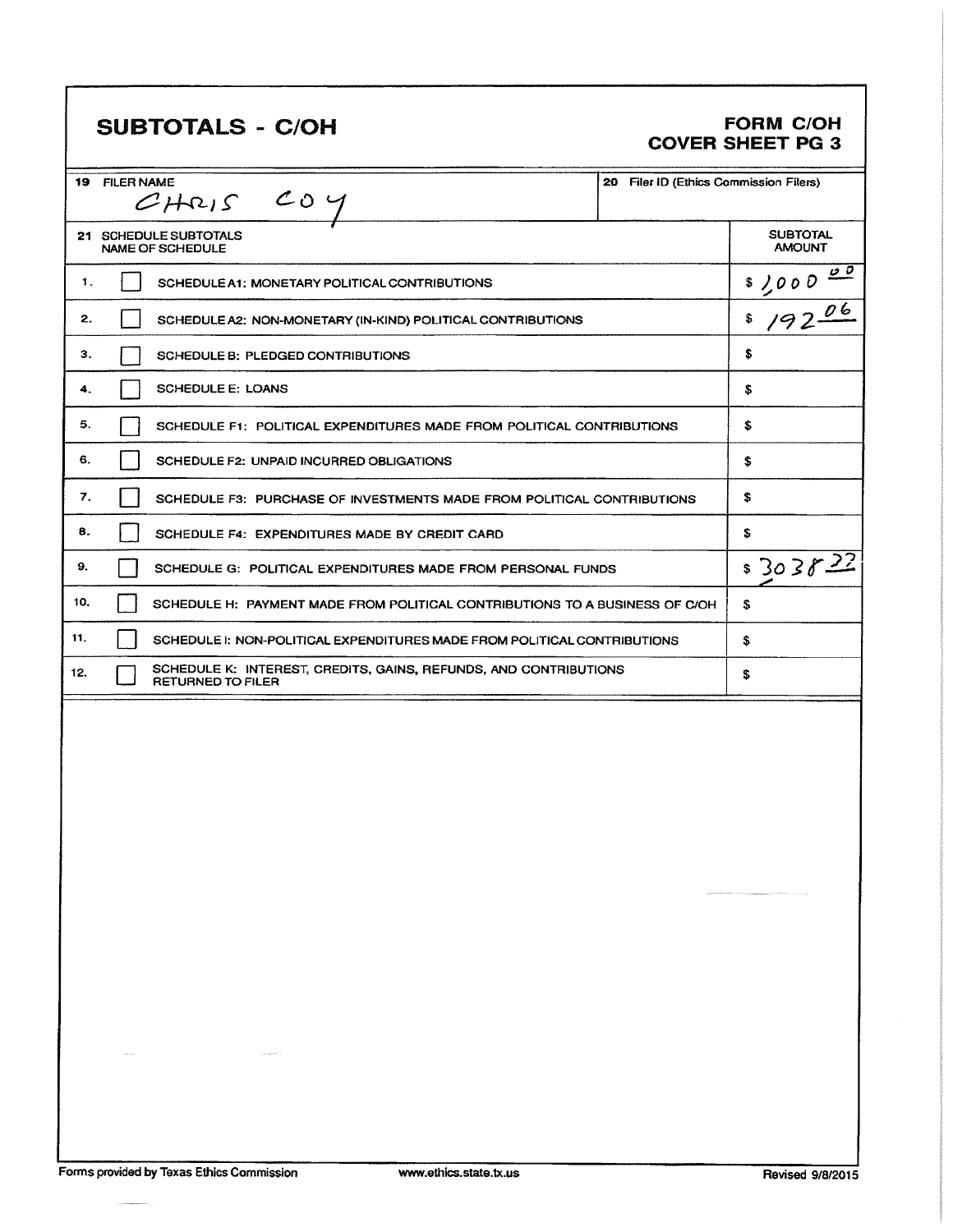|                | <b>MONETARY POLITICAL CONTRIBUTIONS</b>                                                                                                                                                                                                                                                                                                                 | <b>SCHEDULE A1</b>                                                          |
|----------------|---------------------------------------------------------------------------------------------------------------------------------------------------------------------------------------------------------------------------------------------------------------------------------------------------------------------------------------------------------|-----------------------------------------------------------------------------|
|                | The Instruction Guide explains how to complete this form.                                                                                                                                                                                                                                                                                               | <b>1</b> Total pages Schedule A1:                                           |
| 2 FILER NAME   | $\mathcal{LHS}$ / $\mathcal{S}$ $\mathcal{S}$ $\mathcal{S}$ $\mathcal{S}$ $\mathcal{S}$ $\mathcal{S}$ $\mathcal{S}$ $\mathcal{S}$ $\mathcal{S}$ $\mathcal{S}$ $\mathcal{S}$ $\mathcal{S}$ $\mathcal{S}$ $\mathcal{S}$ $\mathcal{S}$ $\mathcal{S}$ $\mathcal{S}$ $\mathcal{S}$ $\mathcal{S}$ $\mathcal{S}$ $\mathcal{S}$ $\mathcal{S}$ $\mathcal{S}$ $\$ | 3 Filer ID (Ethics Commission Filers)                                       |
| 4<br>Date<br>8 | $7/2/17$ JUHN \$ AND C Y FIELAN<br>Principal occupation / Job title (See Instructions)<br><b>Employer (See Instructions)</b>                                                                                                                                                                                                                            | 7 Amount of contribution (\$)<br>200                                        |
| Date           | Full name of contributor<br>out-of-state PAC (IDs:<br>$7/2/12$ TON MICHAFL 8 SUE P. FRAVICS<br>412E. WALLST GRAPEVINE N 78057 200<br>Principal occupation / Job title (See Instructions)<br><b>Employer (See Instructions)</b>                                                                                                                          | Amount of contribution (\$)<br>o o                                          |
| Date           | Full name of contributor<br>V29/17 PAVL DUNN<br>Contributor address; City; State; Zip Code<br>3000 BL/24 BUCAN ST # 1604 DALLA)<br>Principal occupation / Job title (See Instructions)<br><b>Employer (See Instructions)</b>                                                                                                                            | Amount of contribution (\$)<br>$\overline{\mathcal{O}}$<br>100 <sup>o</sup> |
| Date           | Full name of contributor<br>Out-of-state PAC (ID#;<br>$\mathbf{A}$<br>$7/8/12$<br>DON MAYO<br>Contributor address;<br>$2904$<br>K <sub>1</sub> M T <sub>2</sub> ALL CT<br>CRAYE V <sub>1</sub> NE VIE<br>Principal occupation / Job title (See Instructions)<br>State; Zip Code<br>フboエノ<br><b>Employer (See Instructions)</b>                          | Amount of contribution (\$)<br>$\circ$ $\circ$<br>100                       |
|                |                                                                                                                                                                                                                                                                                                                                                         |                                                                             |
|                | ATTACH ADDITIONAL COPIES OF THIS SCHEDULE AS NEEDED<br>If contributor is out-of-state PAC, please see instruction guide for additional reporting requirements.                                                                                                                                                                                          |                                                                             |

Г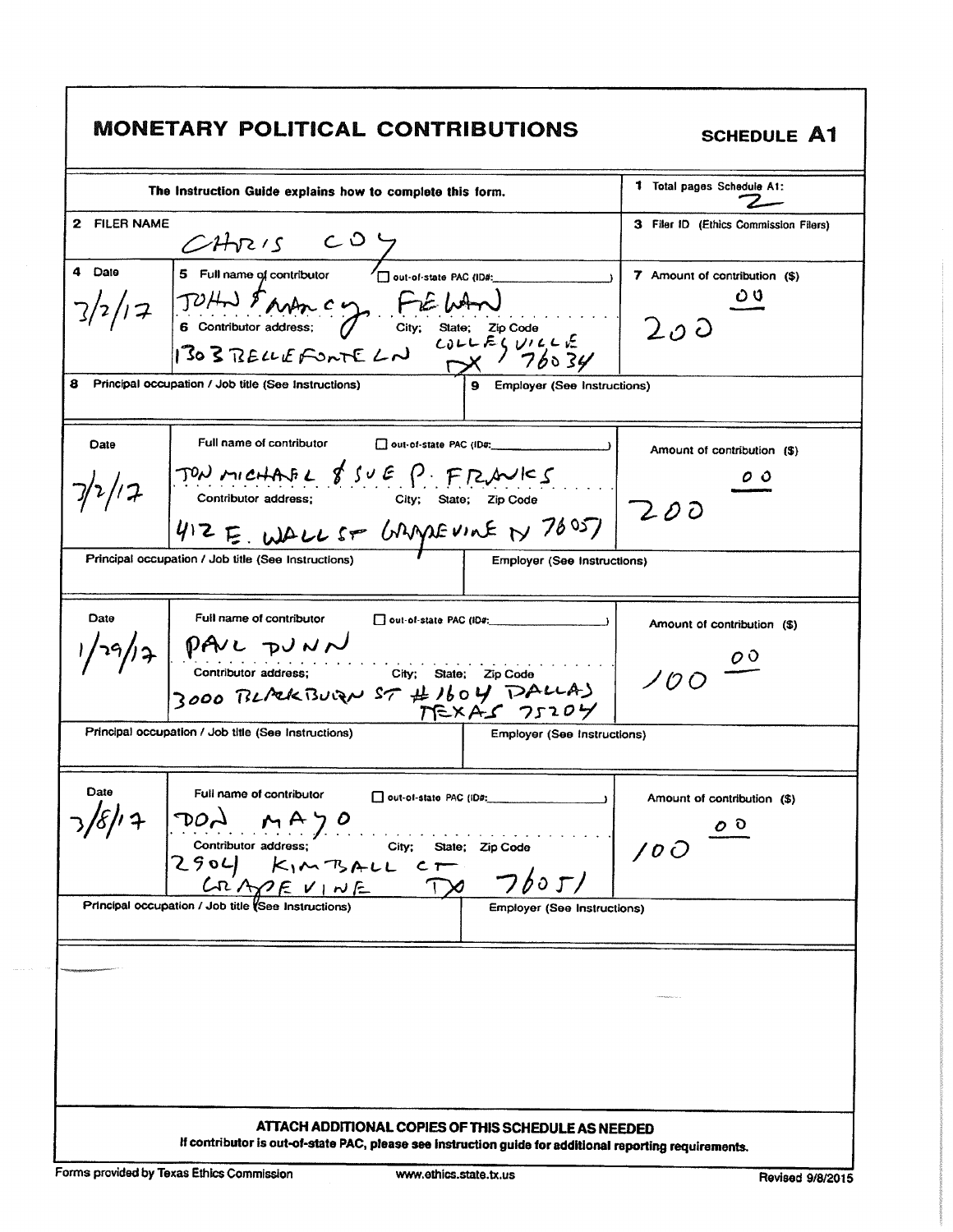|                        | <b>MONETARY POLITICAL CONTRIBUTIONS</b>                                                                                                                        |                                        | <b>SCHEDULE A1</b>                    |
|------------------------|----------------------------------------------------------------------------------------------------------------------------------------------------------------|----------------------------------------|---------------------------------------|
|                        | The Instruction Guide explains how to complete this form.                                                                                                      | 1 Total pages Schedule A1:             |                                       |
| <b>FILER NAME</b><br>2 | GHRIS CO T<br>5 Full name of contributor Dout-of-state PAC (IDs:                                                                                               |                                        | 3 Filer ID (Ethics Commission Filers) |
| Date                   |                                                                                                                                                                |                                        | 7 Amount of contribution (\$)         |
|                        | $\frac{1}{3}/9/17$ MARVIN BALVIN<br>6 Contributor address: City; State; Zip Code<br>POB 483 GAMEVINE TX 76099                                                  |                                        | $\overline{\mathcal{O}}$<br>100       |
|                        |                                                                                                                                                                |                                        |                                       |
| 8                      | Principal occupation / Job title (See Instructions)                                                                                                            | 9 Employer (See Instructions)          |                                       |
| Date                   | Full name of contributor<br>out-of-state PAC (IDs:                                                                                                             |                                        | Amount of contribution (\$)           |
|                        | 23/17 SAY & ALKMENA BARGER<br>Contibutor Address: City: State; Zip Code<br>516 LITTLE JOHN DR IRVING TX                                                        |                                        | $300 - 00$                            |
|                        |                                                                                                                                                                |                                        |                                       |
|                        | Principal occupation / Job title (See Instructions)                                                                                                            | Employer (See Instructions)            |                                       |
| Date                   | Full name of contributor                                                                                                                                       | $\Box$ out-of-state PAC (iD#: $\Box$ ) | Amount of contribution (\$)           |
|                        | and a series and a<br>Contributor address; City; State; Zip Code                                                                                               |                                        |                                       |
|                        | Principal occupation / Job title (See Instructions)                                                                                                            | <b>Employer (See Instructions)</b>     |                                       |
| Date                   | Full name of contributor<br>out-of-state PAC (ID#)                                                                                                             |                                        | Amount of contribution (\$)           |
|                        | Contributor address;<br>City;                                                                                                                                  | State; Zip Code                        |                                       |
|                        | Principal occupation / Job title (See Instructions)                                                                                                            | <b>Employer (See Instructions)</b>     |                                       |
|                        |                                                                                                                                                                |                                        |                                       |
|                        | ATTACH ADDITIONAL COPIES OF THIS SCHEDULE AS NEEDED<br>If contributor is out-of-state PAC, please see instruction guide for additional reporting requirements. |                                        |                                       |

I

٦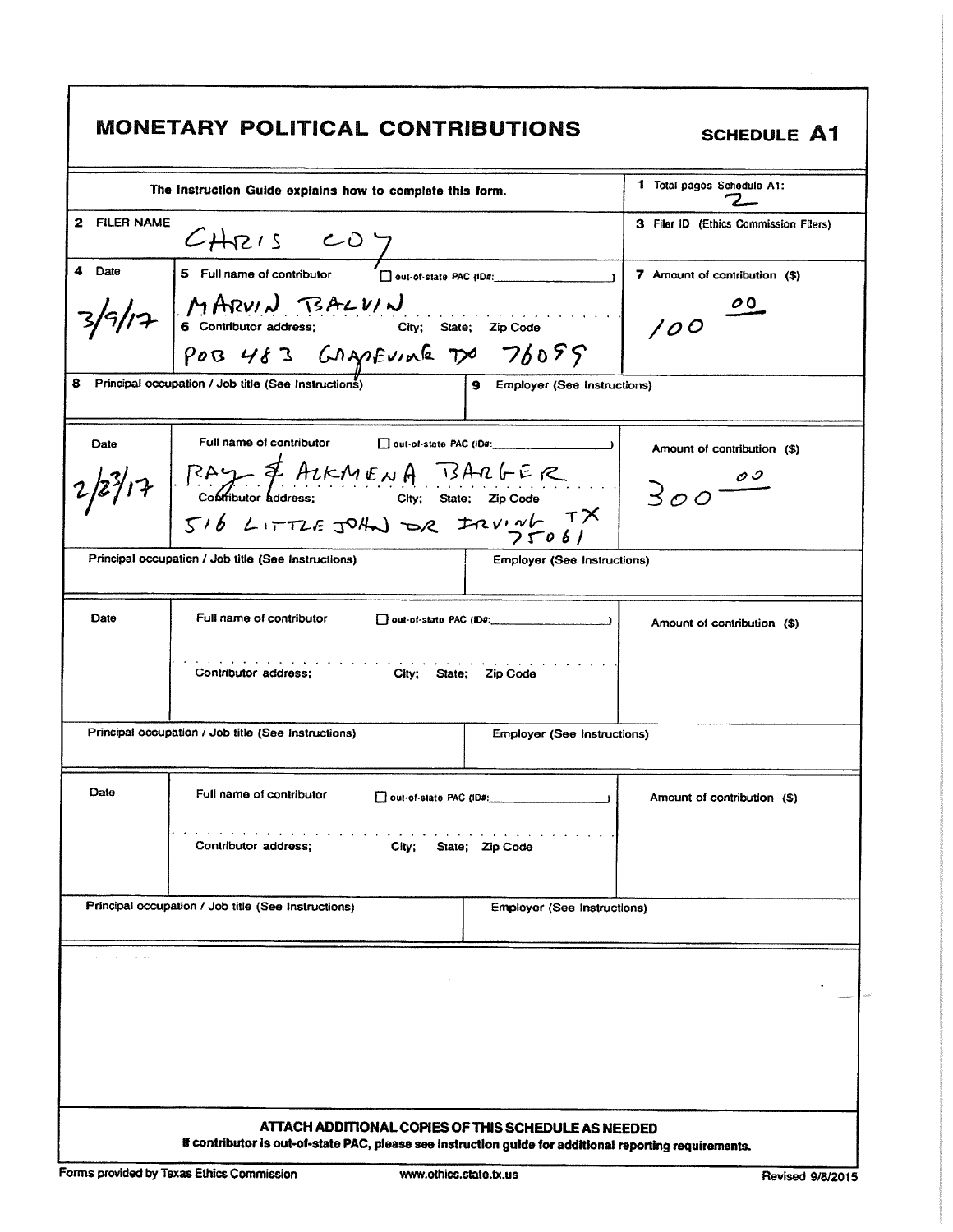# NON- MONETARY ( IN- KIND) POLITICAL CONTRIBUTIONS **SCHEDULE** A2

| The Instruction Guide explains how to complete this form.                                                                                                                                                                                                                                                                                                                                                                 | 1 Total pages Schedule A2:                                                        |
|---------------------------------------------------------------------------------------------------------------------------------------------------------------------------------------------------------------------------------------------------------------------------------------------------------------------------------------------------------------------------------------------------------------------------|-----------------------------------------------------------------------------------|
| 2 FILER NAME<br>CHRISCOY                                                                                                                                                                                                                                                                                                                                                                                                  | 3 Filer ID (Ethics Commission Filers)                                             |
| TOTAL OF UNITEMIZED IN-KIND POLITICAL CONTRIBUTIONS                                                                                                                                                                                                                                                                                                                                                                       | \$                                                                                |
| 5 Date<br>6 Full name of contributor control-state PAC (ID#:<br>$\frac{1}{2}$ ///7<br>$\frac{1}{2}$<br>$\frac{1}{2}$ contributor address; City; State; Zip Code<br>$\frac{1}{2}$<br>$\frac{1}{2}$<br>$\frac{1}{2}$<br>$\frac{1}{2}$<br>$\frac{1}{2}$<br>$\frac{1}{2}$<br>$\frac{1}{2}$<br>$\frac{1}{2}$<br>$\frac{1}{2}$<br>$\frac{1}{2}$<br>$\frac{1}{2}$<br>$\frac{1}{2}$<br>$\frac{1}{2}$<br>$\frac{1}{2}$<br>$\frac{$ | 8 Amount of<br>. 9 In-kind contribution<br>Contribution \$.<br>description        |
| 10 Principal occupation / Job title (FOR NON-JUDICIAL) (See Instructions)                                                                                                                                                                                                                                                                                                                                                 | 11 Employer (FOR NON-JUDICIAL) (See Instructions)                                 |
| $\overbrace{12}$ Contributor's principal occupation (FOR JUDICIAL)                                                                                                                                                                                                                                                                                                                                                        | SALC<br>13 Contributor's job title (FOR JUDICIAL) (See Instructions)              |
|                                                                                                                                                                                                                                                                                                                                                                                                                           |                                                                                   |
| 14 Contributor's employer/law firm (FOR JUDICIAL)                                                                                                                                                                                                                                                                                                                                                                         | 15 Law firm of contributor's spouse (if any) (FOR JUDICIAL)                       |
| 16 If contributor is a child, law firm of parent(s) (if any) (FOR JUDICIAL)                                                                                                                                                                                                                                                                                                                                               |                                                                                   |
| Date<br>Full name of contributor cout-of-state PAC (ID#:<br>17 LE/OH W. DAVIS<br>contributor address; city; state; zip code<br>7453 $5921 - 561 + 65$<br>CHS3 $5921 - 561 + 65$<br>CHS3 $5921 - 561 + 65$<br>CHS3 $5921 - 561 + 65$<br>CHS3 $5921 - 561 + 65$<br>CHS3 $5921 - 561 + 65$<br>CHS3 $5921 - 561 + 65$                                                                                                         | Amount of<br>In-kind contribution<br>Contribution \$<br>description               |
| Principal occupation / Job title (FOR NON-JUDICIAL) (See Instructions)<br>$4.5$ $\frac{1000 \text{ m} \cdot \sqrt{2}}{200 \text{ m} \cdot \sqrt{200}}$<br>Contributor's principal occupation (FOR JUDICIAL)                                                                                                                                                                                                               | Employer (FOR NON-JUDICIAL) (See Instructions)<br>$S_{\mathcal{H}}$ $\mathcal{L}$ |
|                                                                                                                                                                                                                                                                                                                                                                                                                           | Contributor's job title (FOR JUDICIAL) (See instructions)                         |
| Contributor's employer/law firm (FOR JUDICIAL)                                                                                                                                                                                                                                                                                                                                                                            | Law firm of contributor's spouse (if any) (FOR JUDICIAL)                          |
| If contributor is a child, law firm of parent(s) (if any) (FOR JUDICIAL)                                                                                                                                                                                                                                                                                                                                                  |                                                                                   |
|                                                                                                                                                                                                                                                                                                                                                                                                                           |                                                                                   |
| ATTACH ADDITIONAL COPIES OF THIS SCHEDULE AS NEEDED<br>If contributor is out-of-state PAC, please see instruction guide for additional reporting requirements.                                                                                                                                                                                                                                                            |                                                                                   |
| Forms provided by Texas Ethics Commission<br>www.ethics.state.tx.us                                                                                                                                                                                                                                                                                                                                                       | <b>Revised 9/8/2015</b>                                                           |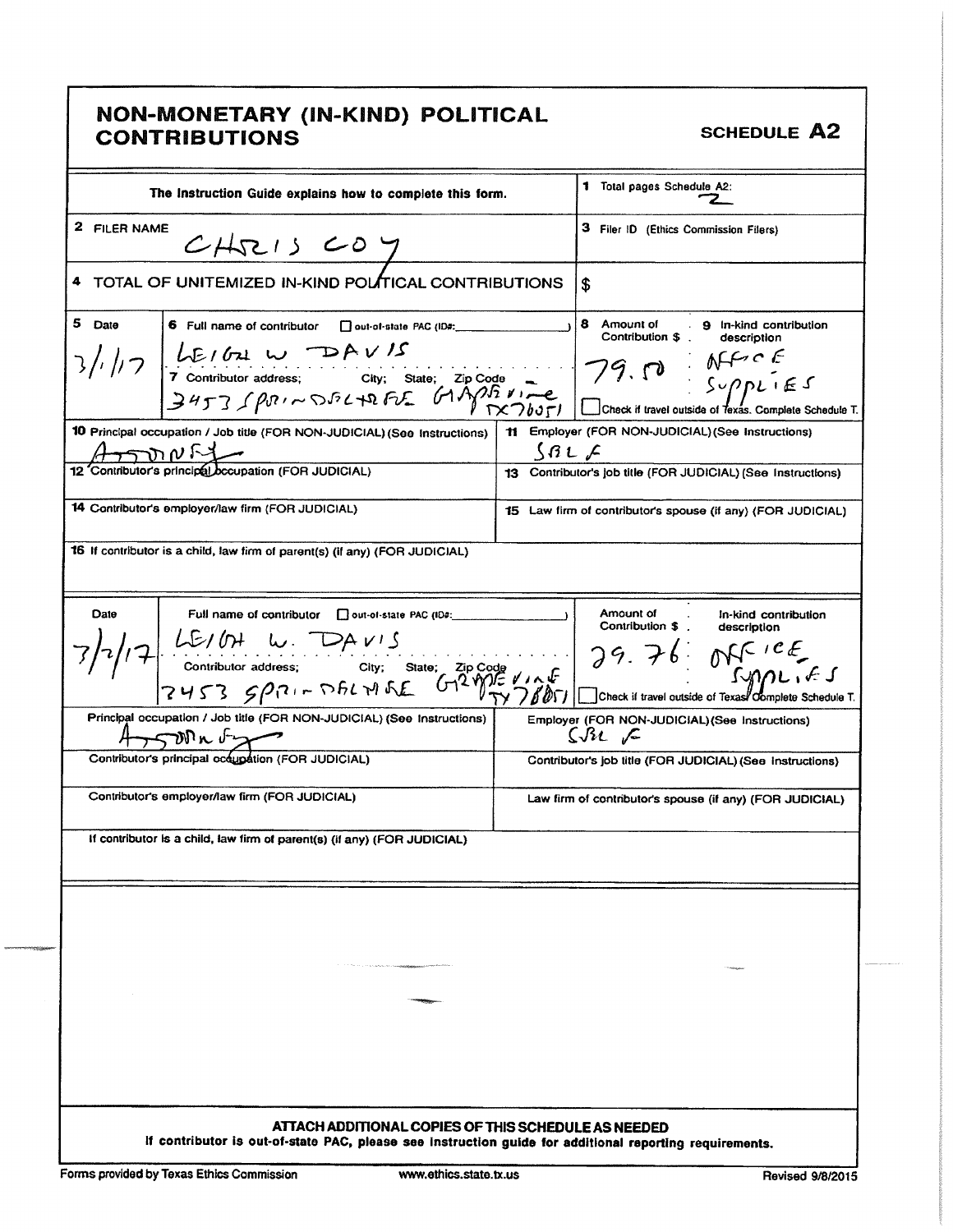# NON—MONETARY ( IN- KIND) POLITICAL CONTRIBUTIONS (IN THIS) I SENTORE SCHEDULE AS

|              | The Instruction Guide explains how to complete this form.                                                                                                                                                                                                                   | 1 Total pages Schedule A2:                                                                 |                                                                                                                                   |
|--------------|-----------------------------------------------------------------------------------------------------------------------------------------------------------------------------------------------------------------------------------------------------------------------------|--------------------------------------------------------------------------------------------|-----------------------------------------------------------------------------------------------------------------------------------|
| 2 FILER NAME | CHVISCOY                                                                                                                                                                                                                                                                    | 3 Filer ID (Ethics Commission Filers)                                                      |                                                                                                                                   |
| 4            | TOTAL OF UNITEMIZED IN-KIND POLITICAL CONTRIBUTIONS                                                                                                                                                                                                                         | \$                                                                                         |                                                                                                                                   |
| 5.<br>Date   | 6 Full name of contributor cout-of-state PAC (ID#:<br>LEIGH W DAVIS<br>7 contributor address: City; State; ZID ROOM VIE<br>7453 SPRIND BLTDFE 02 76051                                                                                                                      | 8 Amount of . 9 In-kind contribution<br>Contribution \$<br>description<br>$82.80$ PRINTILL |                                                                                                                                   |
|              | 10 Principal occupation / Job title (FOR NON-JUDICIAL) (See Instructions)<br>$\overbrace{12}$ Contributor's principal or<br>$\overbrace{22}$ Contributor's principal or<br>$\overbrace{22}$ Contributor's principal or<br>$\overbrace{22}$ OCCU <sub>2</sub> (FOR JUDICIAL) |                                                                                            | Check if travel outside of Texas. Complete Schedule T.<br>11 Employer (FOR NON-JUDICIAL) (See Instructions)<br>$SPL$ $\leftarrow$ |
|              |                                                                                                                                                                                                                                                                             |                                                                                            | 13 Contributor's job title (FOR JUDICIAL) (See Instructions)                                                                      |
|              | 14 Contributor's employer/law firm (FOR JUDICIAL)                                                                                                                                                                                                                           |                                                                                            | 15 Law firm of contributor's spouse (if any) (FOR JUDICIAL)                                                                       |
|              | 16 If contributor is a child, law firm of parent(s) (if any) (FOR JUDICIAL)                                                                                                                                                                                                 |                                                                                            |                                                                                                                                   |
| Date         | Full name of contributor<br>out-of-state PAC (ID#:                                                                                                                                                                                                                          |                                                                                            | Amount of<br>In-kind contribution<br>Contribution \$<br>description                                                               |
|              | Contributor address:<br>City;<br>Zip Code<br>State;                                                                                                                                                                                                                         |                                                                                            | Check if travel outside of Texas. Complete Schedule T.                                                                            |
|              | Principal occupation / Job title (FOR NON-JUDICIAL) (See Instructions)                                                                                                                                                                                                      |                                                                                            | Employer (FOR NON-JUDICIAL) (See Instructions)                                                                                    |
|              | Contributor's principal occupation (FOR JUDICIAL)                                                                                                                                                                                                                           |                                                                                            | Contributor's job title (FOR JUDICIAL) (See Instructions)                                                                         |
|              | Contributor's employer/law firm (FOR JUDICIAL)                                                                                                                                                                                                                              |                                                                                            | Law firm of contributor's spouse (if any) (FOR JUDICIAL)                                                                          |
|              | If contributor is a child, law firm of parent(s) (if any) (FOR JUDICIAL)                                                                                                                                                                                                    |                                                                                            |                                                                                                                                   |
|              |                                                                                                                                                                                                                                                                             |                                                                                            |                                                                                                                                   |
|              |                                                                                                                                                                                                                                                                             |                                                                                            |                                                                                                                                   |
|              |                                                                                                                                                                                                                                                                             |                                                                                            |                                                                                                                                   |
|              |                                                                                                                                                                                                                                                                             |                                                                                            |                                                                                                                                   |
|              |                                                                                                                                                                                                                                                                             |                                                                                            |                                                                                                                                   |
|              | ATTACH ADDITIONAL COPIES OF THIS SCHEDULE AS NEEDED<br>If contributor is out-of-state PAC, please see instruction guide for additional reporting requirements.                                                                                                              |                                                                                            |                                                                                                                                   |
|              |                                                                                                                                                                                                                                                                             |                                                                                            |                                                                                                                                   |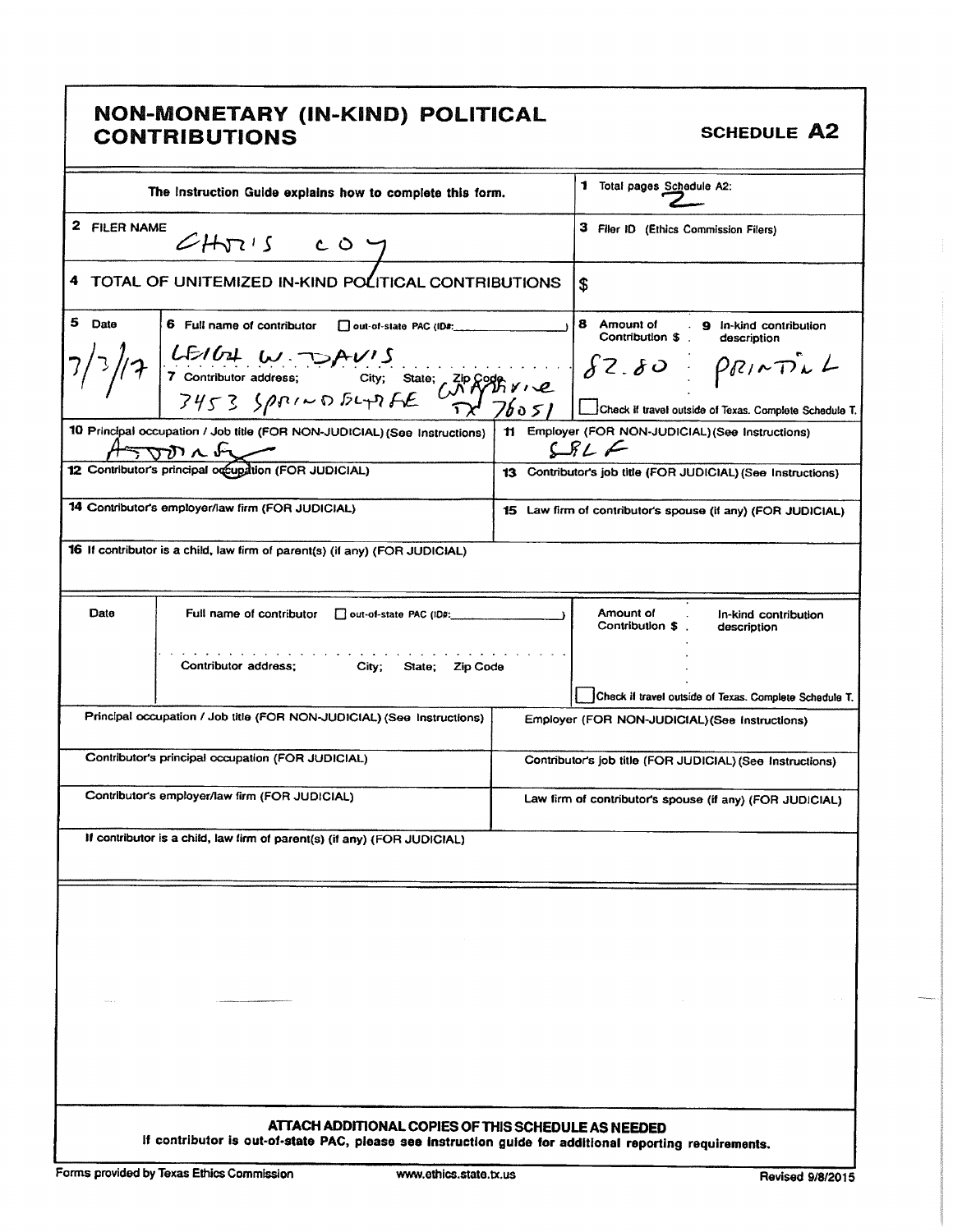# **POLITICAL EXPENDITURES MADE FROM PERSONAL FUNDS**

#### **SCHEDULE G**

|                                                                                                                                                                                       |                                                                                                                                                                                                                                                                                                    |                       | <b>EXPENDITURE CATEGORIES FOR BOX 8(a)</b>                                                                                                                                                                 |                                                                                                                                                                                           |  |  |
|---------------------------------------------------------------------------------------------------------------------------------------------------------------------------------------|----------------------------------------------------------------------------------------------------------------------------------------------------------------------------------------------------------------------------------------------------------------------------------------------------|-----------------------|------------------------------------------------------------------------------------------------------------------------------------------------------------------------------------------------------------|-------------------------------------------------------------------------------------------------------------------------------------------------------------------------------------------|--|--|
| <b>Advertising Expense</b><br>Accounting/Banking<br><b>Consulting Expense</b><br>Contributions/Donations Made By<br>Candidate/Officeholder/Political Committee<br>Credit Card Payment | <b>Event Expense</b><br>Fees<br>Food/Beverage Expense<br>Gift/Awards/Memorials Expense<br>Legal Services                                                                                                                                                                                           |                       | Loan Repayment/Reimbursement<br>Office Overhead/Rental Expense<br>Polling Expense<br><b>Printing Expense</b><br>Salaries/Wages/Contract Labor<br>The Instruction Guide explains how to complete this form. | Solicitation/Fundraising Expense<br>Transportation Equipment & Related Expense<br><b>Travel In District</b><br><b>Travel Out Of District</b><br>Other (enter a category not listed above) |  |  |
| 1 Total pages Schedule G:                                                                                                                                                             | $\overline{f^2}$ FILER NAME                                                                                                                                                                                                                                                                        |                       |                                                                                                                                                                                                            | 3 Filer ID (Ethics Commission Filers)                                                                                                                                                     |  |  |
| 4<br>Date                                                                                                                                                                             | 5 Payee name<br>ℒ<br>LNEINE - 1mc                                                                                                                                                                                                                                                                  |                       |                                                                                                                                                                                                            |                                                                                                                                                                                           |  |  |
| 6 Amount (\$)                                                                                                                                                                         | 7 Payee address;                                                                                                                                                                                                                                                                                   | City; State; Zip Code |                                                                                                                                                                                                            |                                                                                                                                                                                           |  |  |
| 71.05<br>Reimbursement from<br>political contributions                                                                                                                                | 701 LEE ROAD, SUINE 300, CHESTERTS ROOK                                                                                                                                                                                                                                                            |                       |                                                                                                                                                                                                            |                                                                                                                                                                                           |  |  |
| intended                                                                                                                                                                              |                                                                                                                                                                                                                                                                                                    |                       |                                                                                                                                                                                                            | PA 15087                                                                                                                                                                                  |  |  |
| 8<br><b>PURPOSE</b><br>ОF                                                                                                                                                             | (a) Category (See Categories listed at the top of this schedule)<br>ADVERTISINLEXPFRSE                                                                                                                                                                                                             |                       | (b) Description                                                                                                                                                                                            | Check if travel outside of Texas. Complete Schedule T.                                                                                                                                    |  |  |
| <b>EXPENDITURE</b>                                                                                                                                                                    |                                                                                                                                                                                                                                                                                                    |                       |                                                                                                                                                                                                            | Check if Austin, TX, officeholder living expense                                                                                                                                          |  |  |
| 9 Complete ONLY if direct<br>expenditure to benefit C/OH                                                                                                                              | Candidate / Officeholder name                                                                                                                                                                                                                                                                      |                       | Office sought                                                                                                                                                                                              | Office held                                                                                                                                                                               |  |  |
| Date                                                                                                                                                                                  | Payee name                                                                                                                                                                                                                                                                                         |                       |                                                                                                                                                                                                            |                                                                                                                                                                                           |  |  |
| Amount (\$)                                                                                                                                                                           | $\frac{122}{12}$ $\frac{12}{12}$ $\frac{120}$ $\frac{120}$ $\frac{120}$ $\frac{120}$ $\frac{120}$ $\frac{120}$ $\frac{120}$ $\frac{120}$ $\frac{120}$ $\frac{120}$ $\frac{120}$ $\frac{120}$ $\frac{120}$ $\frac{120}$ $\frac{120}$ $\frac{120}$ $\frac{120}$ $\frac{120}$ $\frac{120}$ $\frac{12$ |                       |                                                                                                                                                                                                            |                                                                                                                                                                                           |  |  |
| 2425.63<br>Reimbursement from<br>political contributions<br>intended                                                                                                                  | 12404 Hwy 155 STYLER, TX 75703                                                                                                                                                                                                                                                                     |                       |                                                                                                                                                                                                            |                                                                                                                                                                                           |  |  |
|                                                                                                                                                                                       | Category (See Categories listed at the top of this schedule)                                                                                                                                                                                                                                       |                       | (b) Description                                                                                                                                                                                            |                                                                                                                                                                                           |  |  |
| <b>PURPOSE</b><br>OF<br><b>EXPENDITURE</b>                                                                                                                                            | ADVERTISING EXPLOYE                                                                                                                                                                                                                                                                                |                       |                                                                                                                                                                                                            | Check if travel outside of Texas. Complete Schedule T.<br>Check if Austin, TX, officeholder living expense                                                                                |  |  |
| Complete ONLY if direct<br>expenditure to benefit C/OH                                                                                                                                | Candidate / Officeholder name                                                                                                                                                                                                                                                                      |                       | Office sought                                                                                                                                                                                              | Office held                                                                                                                                                                               |  |  |
|                                                                                                                                                                                       |                                                                                                                                                                                                                                                                                                    |                       |                                                                                                                                                                                                            |                                                                                                                                                                                           |  |  |
| Date/<br>3/2/17                                                                                                                                                                       | Payee name<br>$uv1SE$ $fuy1$                                                                                                                                                                                                                                                                       | 775774<br>ו ק         |                                                                                                                                                                                                            |                                                                                                                                                                                           |  |  |
| Amount (\$)                                                                                                                                                                           | Pavee address:                                                                                                                                                                                                                                                                                     | City; State; Zip Code |                                                                                                                                                                                                            |                                                                                                                                                                                           |  |  |
| 70.13                                                                                                                                                                                 | てこて                                                                                                                                                                                                                                                                                                |                       |                                                                                                                                                                                                            |                                                                                                                                                                                           |  |  |
| Reimbursement from<br>political contributions<br>intended                                                                                                                             | 322 S. PARK BLUD<br>GRAPEVINE TX 76051                                                                                                                                                                                                                                                             |                       |                                                                                                                                                                                                            |                                                                                                                                                                                           |  |  |
| <b>PURPOSE</b>                                                                                                                                                                        | Category (See Categories listed at the top of this schedule)                                                                                                                                                                                                                                       |                       | (b) Description                                                                                                                                                                                            |                                                                                                                                                                                           |  |  |
| ОF<br><b>EXPENDITURE</b>                                                                                                                                                              | FOOD/BEVER ALE EXPENSE                                                                                                                                                                                                                                                                             |                       |                                                                                                                                                                                                            | Check if travel outside of Toxas. Complete Schedule T.<br>Check if Austin, TX, officeholder living expense                                                                                |  |  |
| Complete <b>ONLY</b> if direct<br>expenditure to benefit C/OH                                                                                                                         | Candidate / Officeholder name                                                                                                                                                                                                                                                                      |                       | Office sought                                                                                                                                                                                              | Office held                                                                                                                                                                               |  |  |
| ATTACH ADDITIONAL COPIES OF THIS SCHEDULE AS NEEDED                                                                                                                                   |                                                                                                                                                                                                                                                                                                    |                       |                                                                                                                                                                                                            |                                                                                                                                                                                           |  |  |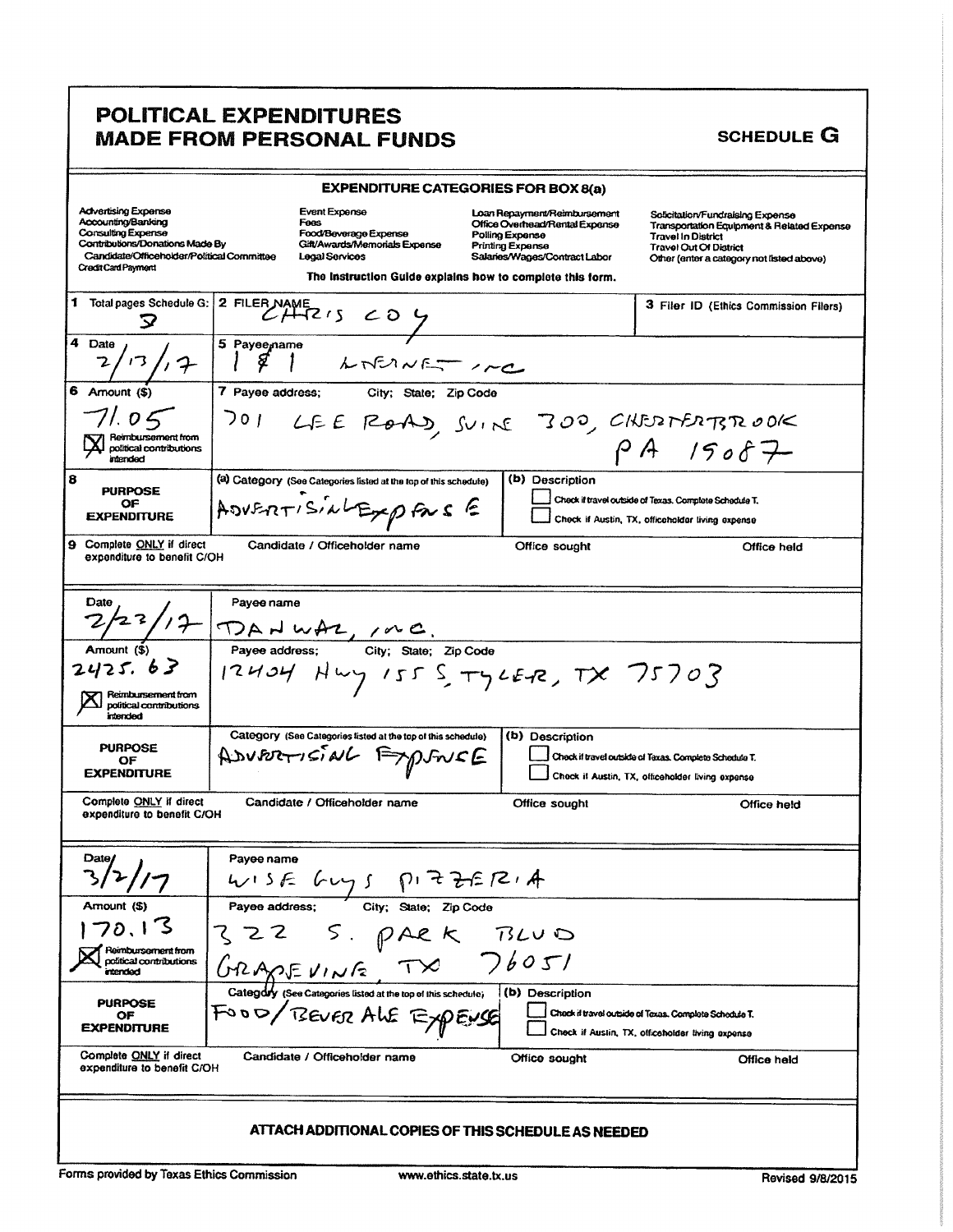# POLITICAL EXPENDITURES **MADE FROM PERSONAL FUNDS**

#### **SCHEDULE G**

| <b>EXPENDITURE CATEGORIES FOR BOX 8(a)</b>                                                                                                                              |                        |                                                                                                                    |                                                           |                                                                                                                                               |                 |                                                                                                            |                                                                                         |
|-------------------------------------------------------------------------------------------------------------------------------------------------------------------------|------------------------|--------------------------------------------------------------------------------------------------------------------|-----------------------------------------------------------|-----------------------------------------------------------------------------------------------------------------------------------------------|-----------------|------------------------------------------------------------------------------------------------------------|-----------------------------------------------------------------------------------------|
| Advertising Expense<br>Accounting/Banking<br>Consulting Expense<br>Contributions/Donations Made By<br>Candidate/Officeholder/Political Committee<br>Credit Card Payment |                        | Event Expense<br>Fees<br>Food/Beverage Expense<br>Gift/Awards/Memorials Expense<br><b>Legal Services</b>           | The instruction Guide explains how to complete this form. | Loan Repayment/Reimbursement<br>Office Overhead/Rental Expense<br>Polling Expense<br><b>Printing Expense</b><br>Salaries/Wages/Contract Labor |                 | Solicitation/Fundraising Expense<br><b>Travol in District</b><br><b>Travel Out Of District</b>             | Transportation Equipment & Related Expense<br>Other (enter a category not listed above) |
| 1 Total pages Schedule G:                                                                                                                                               | 2 FILER NAME           | CHRIS COY                                                                                                          |                                                           |                                                                                                                                               |                 |                                                                                                            | 3 Filer ID (Ethics Commission Filers)                                                   |
| 4<br>Date<br>Amount (\$)                                                                                                                                                | 5 Payee name           | ZISD W NORTHWEST HWY SUINE 114 # 1089                                                                              |                                                           |                                                                                                                                               |                 |                                                                                                            | CRADEVINE AMBJCS 2017 CHARITY TOURNAMENT                                                |
| Reimbursement from<br>political contributions<br><b>intended</b>                                                                                                        |                        | GRAMEVINE                                                                                                          |                                                           |                                                                                                                                               | 76'051          |                                                                                                            |                                                                                         |
| 8<br><b>PURPOSE</b><br>ОF<br><b>EXPENDITURE</b>                                                                                                                         |                        | (a) Category (See Categories listed at the top of this schedule)<br>$[{\rm A\sigma}$ VERTISING EXPENSE             |                                                           |                                                                                                                                               | (b) Description | Check if travel outside of Texas. Complete Schedule T.<br>Check if Austin, TX, officeholder living expense |                                                                                         |
| 9 Complete ONLY if direct<br>expenditure to benefit C/OH                                                                                                                |                        | Candidate / Officeholder name                                                                                      |                                                           |                                                                                                                                               | Office sought   |                                                                                                            | Office held                                                                             |
| Date<br>12017<br>οŌ                                                                                                                                                     | Payee name             | GRADEUINE POTARY CLUB FOLF FOR GRADS<br>Payebaddress: City: State: 21p Code<br>C/0 200 VINE ST. GRADEUINE TX 7605) |                                                           |                                                                                                                                               |                 |                                                                                                            |                                                                                         |
| 200<br><b>Reimbursement from</b><br>political contributions<br>intended                                                                                                 |                        |                                                                                                                    |                                                           |                                                                                                                                               |                 |                                                                                                            |                                                                                         |
| <b>PURPOSE</b><br>OF<br><b>EXPENDITURE</b>                                                                                                                              |                        | Category (See Categories listed at the top of this schedule)<br>ADVERTICING EXPENSE                                |                                                           |                                                                                                                                               | (b) Description | Check if travel outside of Texas. Complete Schedula T.<br>Check II Austin, TX, officeholder living expense |                                                                                         |
| Complete ONLY if direct<br>expenditure to benefit C/OH                                                                                                                  |                        | Candidate / Officeholder name                                                                                      |                                                           |                                                                                                                                               | Office sought   |                                                                                                            | Office held                                                                             |
| Date<br>$\ell$                                                                                                                                                          | Payee name             |                                                                                                                    |                                                           |                                                                                                                                               |                 |                                                                                                            |                                                                                         |
| Amount (\$)<br>Reimbursement from<br>political contributions<br>intended                                                                                                | Pavee address:<br>221/ | ADRTH                                                                                                              | City; State; Zip Code                                     |                                                                                                                                               |                 | $P_{125}T 5T$ , SAJ JOSE, CA 9513)                                                                         |                                                                                         |
| <b>PURPOSE</b><br>ОF<br><b>EXPENDITURE</b>                                                                                                                              |                        | Category (See Categories listed at the top of this schedule)<br>SUICI TATTOU                                       | FUNDRAILLA                                                |                                                                                                                                               | (b) Description | Check if travel outside of Texas. Complete Schedule T.<br>Check if Austin, TX, officeholder living expense |                                                                                         |
| Complete ONLY if direct<br>expenditure to benefit C/OH                                                                                                                  |                        | ate / Officeholder name                                                                                            |                                                           |                                                                                                                                               | Office sought   |                                                                                                            | Office held                                                                             |
| ATTACH ADDITIONAL COPIES OF THIS SCHEDULE AS NEEDED                                                                                                                     |                        |                                                                                                                    |                                                           |                                                                                                                                               |                 |                                                                                                            |                                                                                         |
| <b>Earme provided by Toyne Ethine Commingion</b>                                                                                                                        |                        |                                                                                                                    | isasan mihing penta su                                    |                                                                                                                                               |                 |                                                                                                            |                                                                                         |